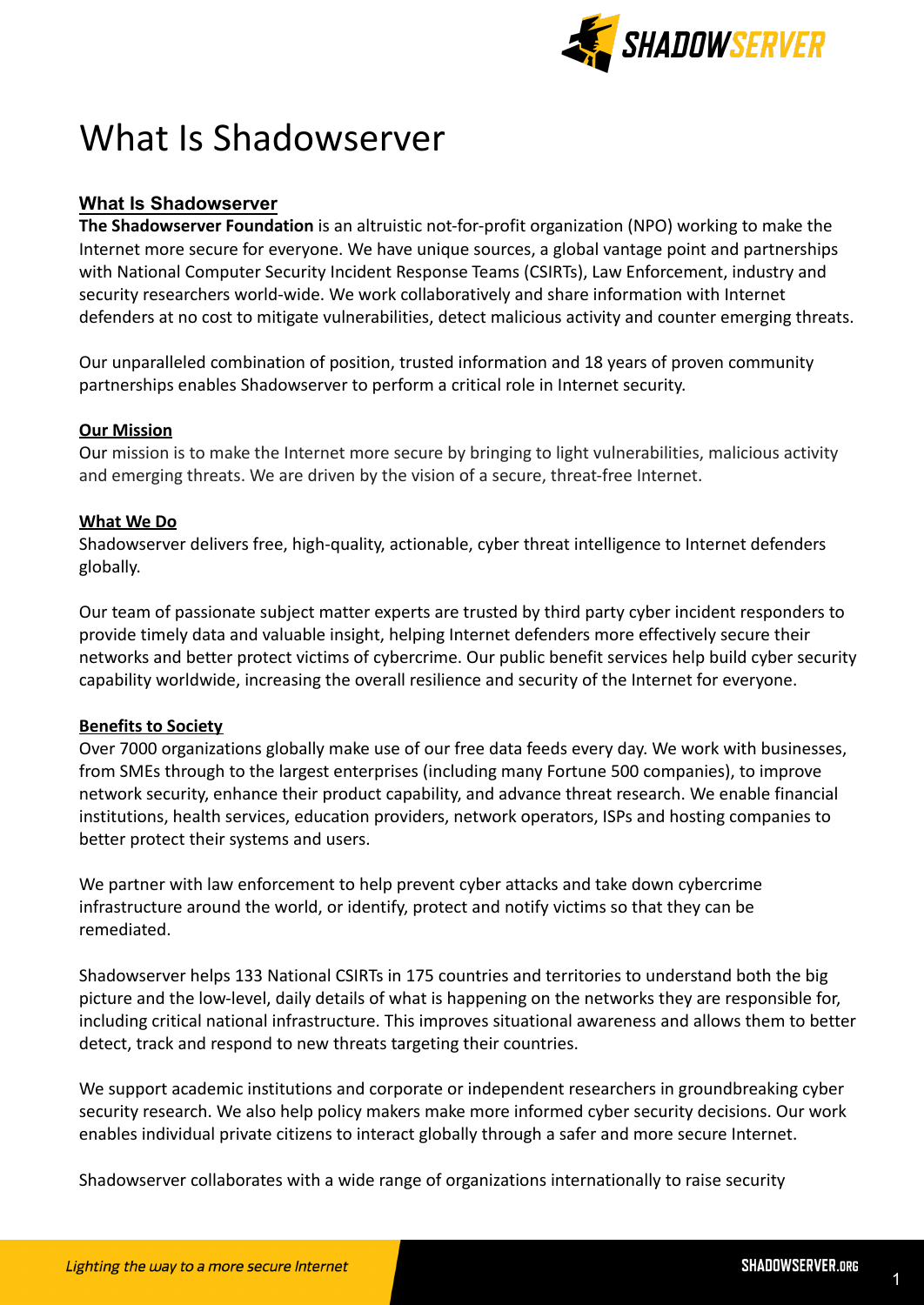

awareness, conduct outreach, build capacity, enhance defensive capabilities, and provide education and mentoring - particularly in developing nations. We actively promote a culture of responsible sharing, establishing mutual trust and strong collaborations. We run successful initiatives and services that achieve community benefits for all Internet users. Improving the security of each individual network collectively makes the whole Internet more secure.

# **Global Operations**

We are a world leading, highly specialized cyber security NPO. Our public benefit services have operated 24/7 at full Internet scale for 18 years. Highlights include:

- Scanning all 4.2 billion IPv4 and over 800 million IPv6 addresses on multiple ports every day identifying misconfigured or abusable devices before they are targeted by attackers and notifying owners about compromised devices on their networks.
- Disrupting criminal control of malware infected computers, by sinkholing billions of connections from hundreds of different botnets. This enables us to report millions of unique victim IP addresses per day to network owners for timely remediation.
- Collecting hundreds of thousands of new malware samples every day, as well as periodically re-analyzing our entire repository of over 1.7 billion samples. We perform extensive technical analysis on each sample and map out the associated criminal command and control infrastructure in order to aid cybercrime disruption efforts.

Shadowserver has a range of unique capabilities. We collaborate closely with partners to generate successful global impacts and achieve positive outcomes in the ongoing fight against cybercrime. We have played a critical, behind-the-scenes role in many of the largest anti-cybercrime actions over the past decade, supporting our partners with cutting edge technical capabilities, investigative assistance and victim notification channels. This includes high profile 2021/2022 incidents such as Solarwinds SUNBURST, Microsoft Exchange Servers compromised by the HAFNIUM APT group and other threat actors, the 21nails open source mail server vulnerabilities, Apache Log4j exploitation, Emotet botnet victim remediation and record breaking Mitel TP240 reflected amplification DDoS vector remediation. We also recently participated in regional capacity building outreach campaigns in Africa and the Indo-Pacific. We are a founding member of the Ransomware Task Force and a member of the NoMoreRansom initiative.

All of this activity depends on hundreds of servers, petabytes of storage, complex technology stacks and an agile, highly skilled team of dedicated and motivated individuals. We operate an extensive data center facility in California, as well as from locations across the US and Europe, and sensors globally. Our 2022/2023 Alliance fundraising target is USD \$3,200,000.

# **How Shadowserver Is Funded**

Our shared successes have been made possible by funding in the form of grants, sponsorship and donations from organizations who value the public benefit services Shadowserver provides for free to the whole Internet.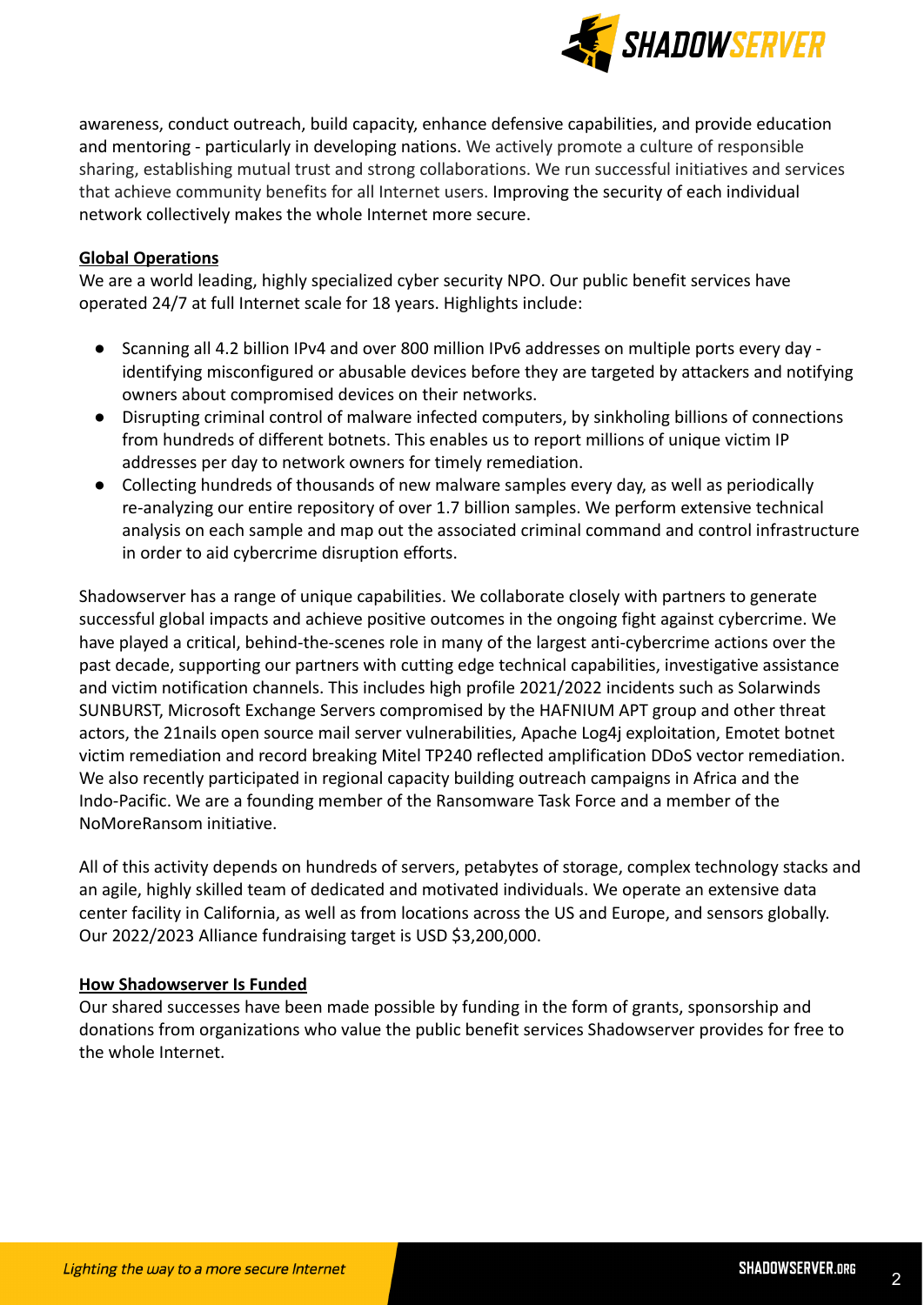

#### **Tax Deductible Donations**

The Shadowserver Foundation is registered as a tax-exempt 501c3 corporation in the USA and a Stichting (foundation) with ANBI public benefit status in the Netherlands. Donations to our US and NL legal entities are effective tax deductible impact investments for corporate and individual donors.

#### **The New Shadowserver Alliance**

From 2022, **The Shadowserver Alliance** will become the primary vehicle for ensuring our long term sustainability as a provider of free, public benefit services. **Our mission is not changing: we will always remain a not-for-profit entity passionately committed to providing essential data and services to our constituents for free.**

At a time when traditional security boundaries are being stretched by increased working from home during the global COVID-19 pandemic, **we are actively seeking new Shadowserver Alliance Sponsors** to join us now in the next phase of our journey. As a strong community, we can continue to raise the bar on cyber security globally together.

#### **Trusted by Experts Globally**

Mastercard: "We are proud to act as ambassadors for their mission. Our hope is that through our partnership, *more organizations and companies will take advantage of the valuable information they provide. By collectively* sharing insights, we can build a safer digital ecosystem, one that supports the digital economy working for *everyone, everywhere*" ([link\)](https://www.linkedin.com/pulse/protecting-digital-economy-shadowserver-foundation-simon-hunt/)

**Trend Micro:** "*one of the world's leading resources for reporting vulnerabilities, threats and malicious activity* … our shared digital world is a safer place today because of their efforts ... their work has helped to pioneer a more *collaborative approach among the international cybersecurity community, from vendors and academia to governments and law enforcement*" ([link\)](https://blog.trendmicro.com/securing-the-connected-world-with-support-for-the-shadowserver-foundation/)

**AVAST:** "*Shadowserver works together with industry sectors, national CSIRTS, and law [enforcement](https://www.shadowserver.org/who-we-serve/) agencies, such as the FBI, Interpol and Europol, providing access to invaluable critical data*" ([link\)](https://blog.avast.com/shadowserver-foundation-donation-avast)

**FBI:** "*That herculean effort included contributions by investigators in more than 40 jurisdictions, Europol, the Shadowserver Foundation, a German research institute, ICANN, national CERTs, and domain registries around the world* … *We've got to take an enterprise approach—one that involves government agencies, private industry, researchers, and nonprofits, across the U.S. and around the world*" ([link\)](https://www.fbi.gov/news/speeches/wray-remarks-wef-tackling-the-cyber-threat-as-a-global-community-111620)

"*Europol's European Cybercrime Center (EC3) is very pleased to team up with The Shadowserver Foundation* to counter cybercrime, as it threatens the safe use of the Internet by people around the globe. The cooperation will enhance our ability to inform and help people who are victims of cybercriminals, and will strengthen our combined *efforts in mitigating the damage done by malware and other forms of cybercrime*" ([link\)](https://www.europol.europa.eu/newsroom/news/shadowserver-foundation-steps-cooperation-europol-to-combat-cybercrime)

**The Internet Society:** ""*The internet depends upon voluntary, collective action to make us all secure" Internet Society president and CEO Andrew Sullivan said in a statement. "Shadowserver's approach gives every network* operator the tools to improve their own network security. It's the way to make sure the internet is secure and *trustworthy for everyone"*" [\(link](https://www.wired.com/story/shadowserver-funding-trend-micro-internet-society/))

**European Commission:** "*The non-profit organisation Shadowserver contributes to a safer Internet worldwide*" … "*The provided scheme of information is assessed as highly valuable*" … "*conservation of Shadowserver services is of high importance to the community*" ([link\)](https://www.europarl.europa.eu/doceo/document/E-9-2020-001658-ASW_EN.html)

"*CERT-Bund (Germany) very much appreciate the awesome and tireless hard work Shadowserver has been* doing to support the international security community for many years. The daily reports on malware infections and *open accessible services provided by Shadowserver to national CSIRTs feature a valuable, high-quality resource of information for identification of security issues and notification of effected parties*" [\(link](https://www.shadowserver.org/who-we-are/))